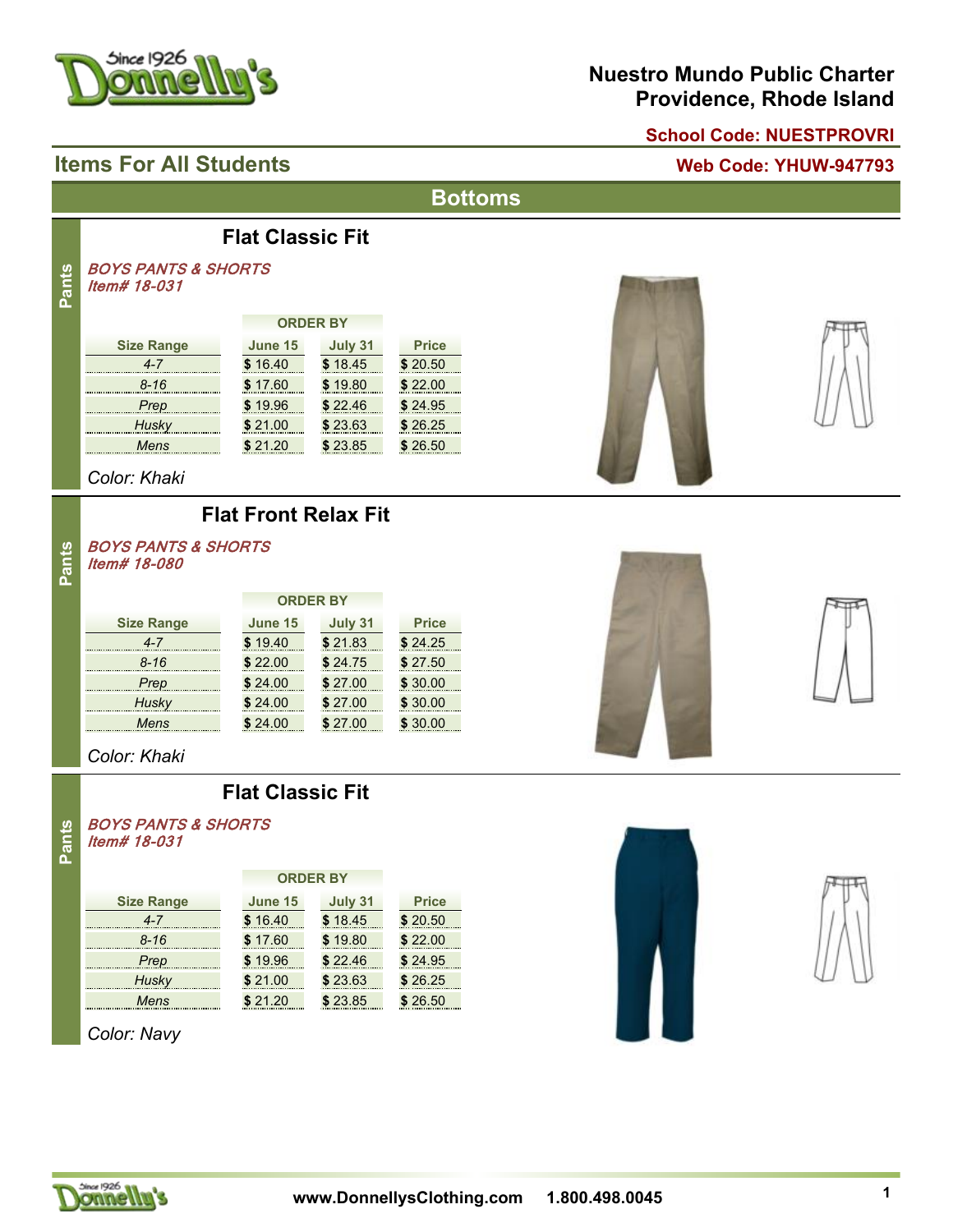#### **Flat Front Relax Fit**

*BOYS PANTS & SHORTS Item# 18-080* **Pants**

| June 15 | July 31 | <b>Price</b>    |
|---------|---------|-----------------|
| \$19.40 | \$21.83 | \$24.25         |
| \$22.00 | \$24.75 | \$27.50         |
| \$24.00 | \$27.00 | \$30.00         |
| \$24.00 | \$27.00 | \$30.00         |
| \$24.00 | \$27.00 | \$30.00         |
|         |         | <b>ORDER BY</b> |

*Color: Navy*

#### **Flat Front**

## **Short**

#### *Item# 19-010*

| June 15 | July 31  | <b>Price</b>    |
|---------|----------|-----------------|
| \$16.80 | \$18.90  | \$21.00         |
| \$17.56 | \$19.76  | \$21.95         |
| \$18.52 | \$20.84  | \$23.15         |
| \$19.00 | \$21.38  | \$23.75         |
| \$20.40 | \$ 22 95 | \$25.50         |
|         |          | <b>ORDER BY</b> |

**Flat Front**

#### *Color: Khaki*

#### *Item# 19-010* **Short**

|                   | <b>ORDER BY</b> |         |              |
|-------------------|-----------------|---------|--------------|
| <b>Size Range</b> | June 15         | July 31 | <b>Price</b> |
| 4-7               | \$16.80         | \$18.90 | \$21.00      |
| $8 - 16$          | \$17.56         | \$19.76 | \$21.95      |
| Prep              | \$18.52         | \$20.84 | \$23.15      |
| Husky             | \$19.00         | \$21.38 | \$23.75      |
| Mens              | \$20.40         | \$22.95 | \$25.50      |

*Color: Navy*

#### **Flat Front Twill**

#### *GIRLS SLACKS & SHORTS Item# 25-054*

|                   | <b>ORDER BY</b> |         |              |
|-------------------|-----------------|---------|--------------|
| <b>Size Range</b> | June 15         | July 31 | <b>Price</b> |
| $4-6x$            | \$18.80         | \$21.15 | \$23.50      |
| $7 - 16$          | \$18.80         | \$21.15 | \$23.50      |
| Half              | \$20.80         | \$23.40 | \$26.00      |
| Junior            | \$20.80         | \$23.40 | \$26.00      |
|                   |                 |         |              |

*Color: Khaki*











**Slacks**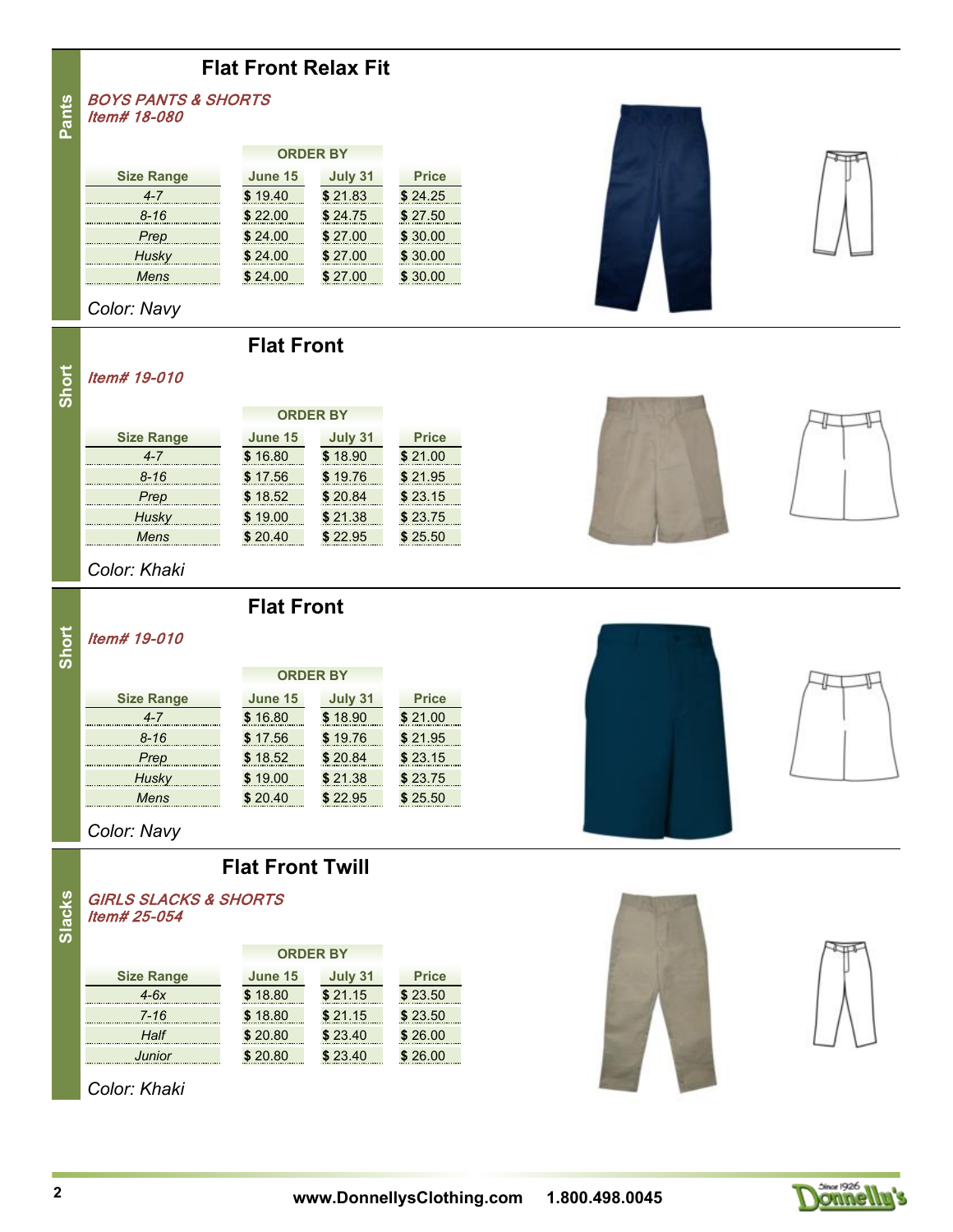#### **Mid-Rise Twill**

**Slacks**

|                   | <b>ORDER BY</b> |         |              |
|-------------------|-----------------|---------|--------------|
| <b>Size Range</b> | June 15         | July 31 | <b>Price</b> |
| $4-6x$            | \$19.48         | \$21.92 | \$24.35      |
| $7 - 16$          | \$20.12         | \$22.64 | \$25.15      |
| Half              | \$21.60         | \$24.30 | \$ 27.00     |
| Junior            | \$21.80         | \$24.53 | \$27.25      |

*Color: Khaki*

*Item# 25-021*

#### **Flat Front Twill**



*GIRLS SLACKS & SHORTS*

**Slacks**

**Slacks**

|                   | <b>ORDER BY</b> |         |              |
|-------------------|-----------------|---------|--------------|
| <b>Size Range</b> | June 15         | July 31 | <b>Price</b> |
| $4-6x$            | \$18.80         | \$21.15 | \$23.50      |
| $7 - 16$          | \$18.80         | \$21.15 | \$23.50      |
| Half              | \$20.80         | \$23.40 | \$26.00      |
| Junior            | \$20.80         | \$23,40 | \$26.00      |

**Mid-Rise Twill**

*Color: Navy*

#### *GIRLS SLACKS & SHORTS Item# 25-021*

|                   | <b>ORDER BY</b> |         |              |
|-------------------|-----------------|---------|--------------|
| <b>Size Range</b> | June 15         | July 31 | <b>Price</b> |
| $4-6x$            | \$19.48         | \$21.92 | \$24.35      |
| $7 - 16$          | \$20.12         | \$22.64 | \$25.15      |
| Half              | \$21.60         | \$24.30 | \$27.00      |
| Junior            | \$21.80         | \$24.53 | \$27.25      |

*Color: Navy*

**Flat Front Twill**

**Shorts**

### *Item# 21-045*

|              | ۰, |  |
|--------------|----|--|
|              |    |  |
| ı<br>and the | ۰, |  |
|              |    |  |

| <b>Size Range</b> |
|-------------------|
| $4-6x$            |
| 7-16              |
| Half              |
| lunior            |

## **June 15 July 31 Price ORDER BY**

| $4-6x$ | \$16.60 | \$18.68 | \$20.75 |
|--------|---------|---------|---------|
| 7-16   | \$17.20 | \$19.35 | \$21.50 |
| Half   | \$18.40 | \$20.70 | \$23.00 |
| Junior | \$19.80 | \$22.28 | \$24.75 |

*Color: Khaki*







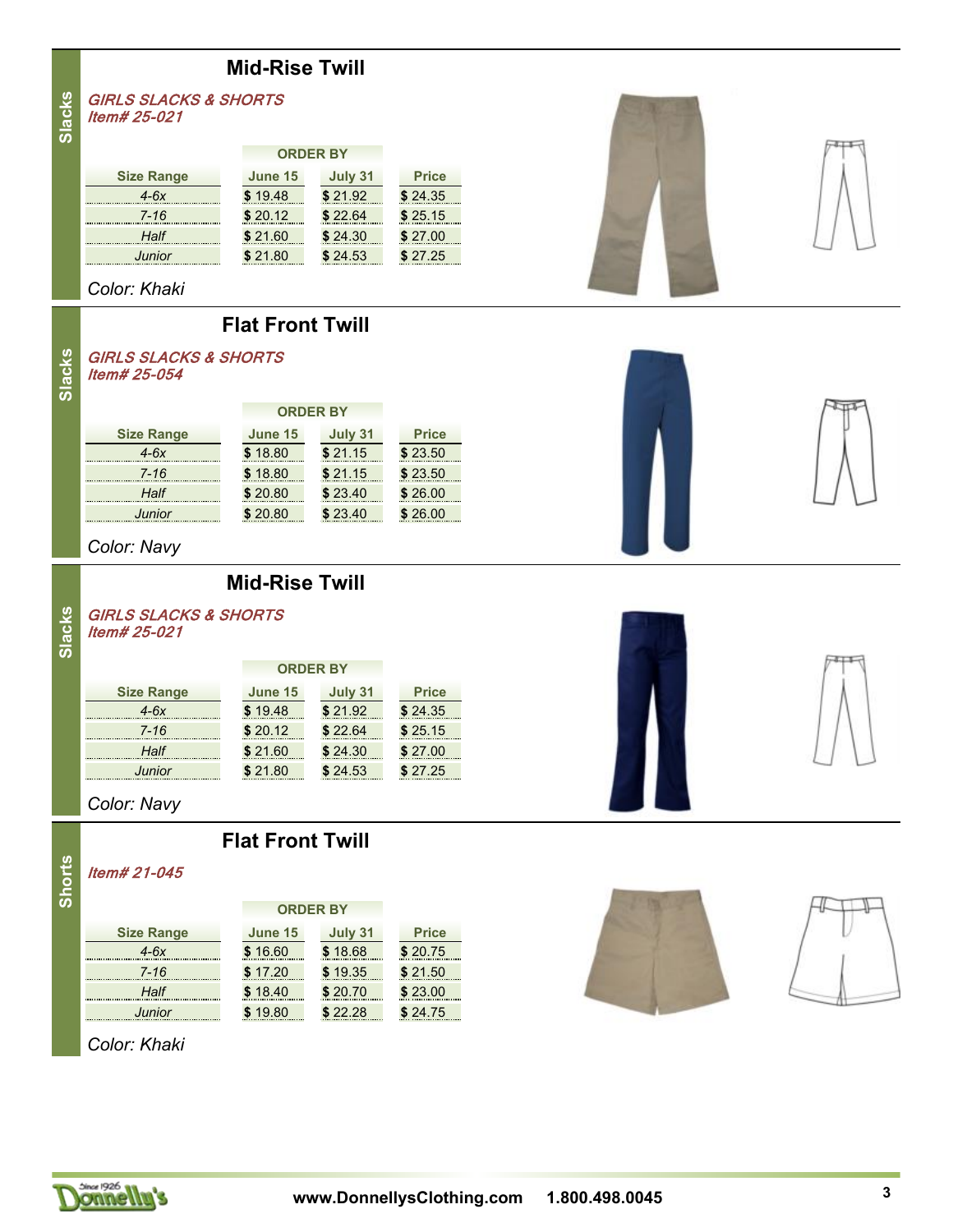